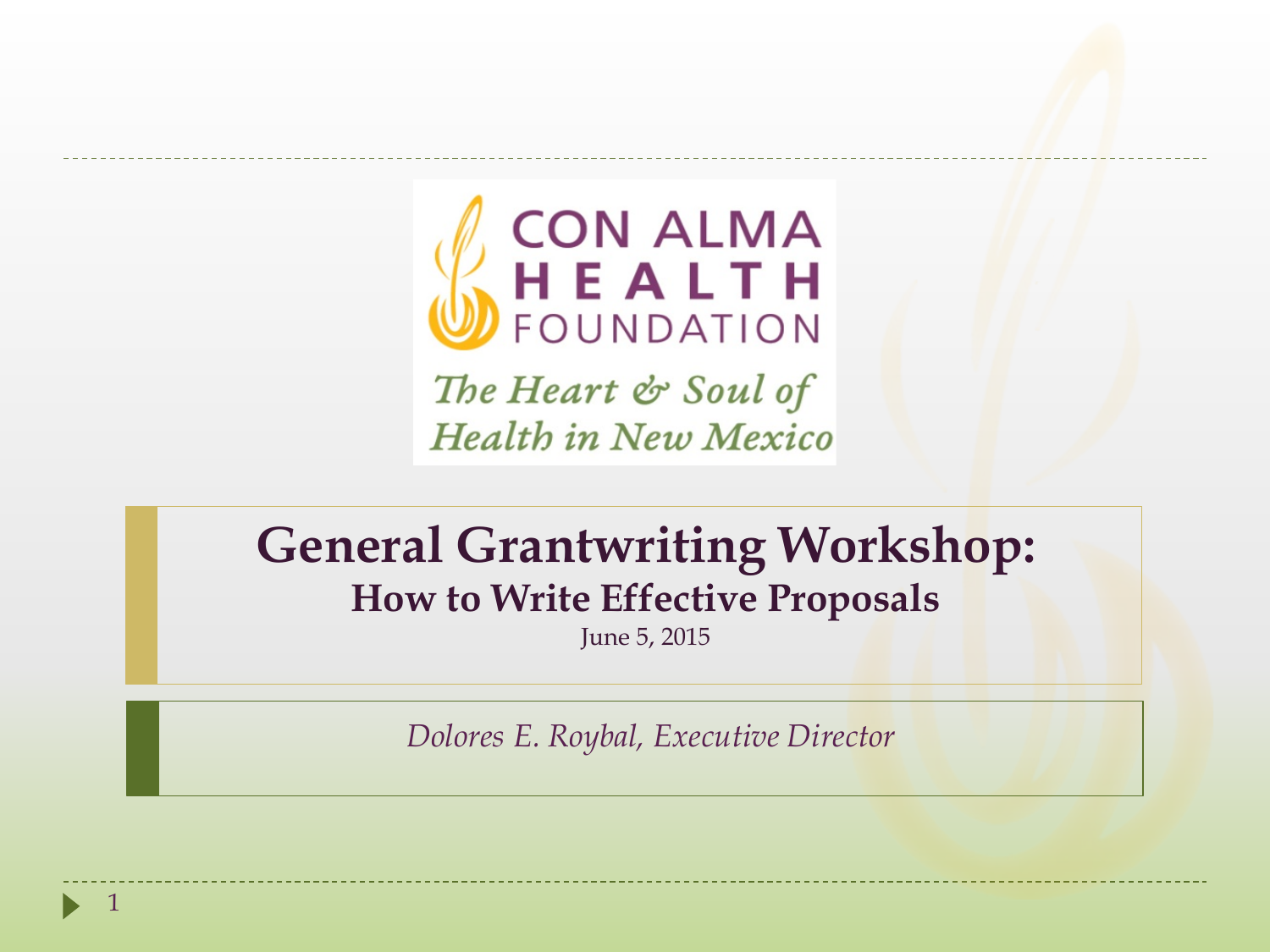#### **Workshop Description & Objectives**

- Designed for writing effective proposals to foundations
- Open to all (beginner to advanced level)
- **Topics:**

 $\blacktriangleright$ 

 $\blacktriangleright$  2

- general proposal writing guidelines
- best practices and do's & don'ts
- If strategies to increase your opportunities for funding
- Info not specific to Con Alma Health Foundation

*For more info on Con Alma funding, visit:*

Pre-proposal information <http://conalma.org/2015-grant-cycle-pre-proposal-webinar-resources>

**▶ On-line application process** <http://conalma.org/faqs>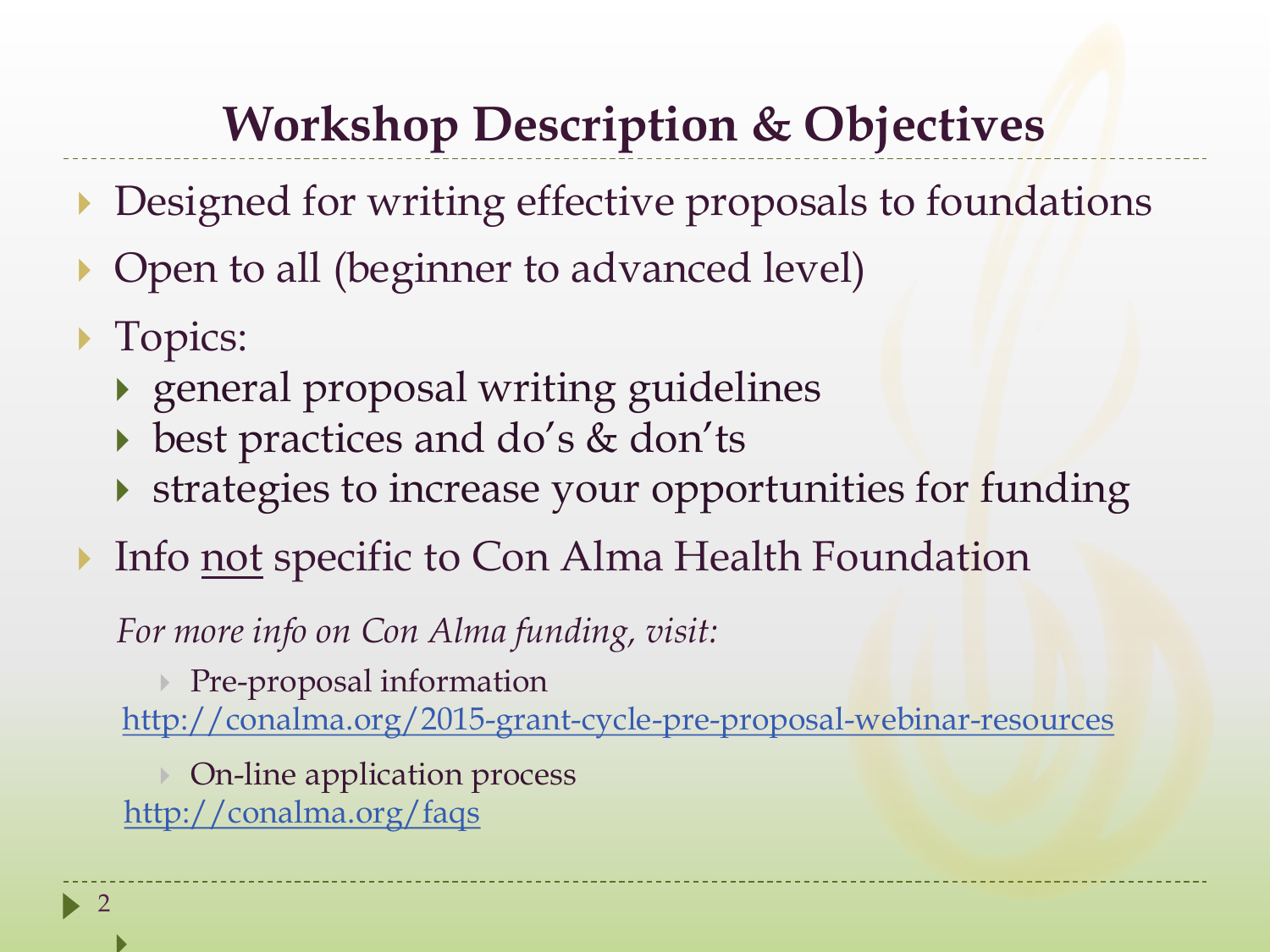#### **Context: Sources of Revenue for Nonprofits**

- Other (e.g. investment income, corporate donations)
- Bequests
- **Foundation grants (9 13% of nonprofits revenue)**
- Governmental contracts
- Fees for service
- Individual donors

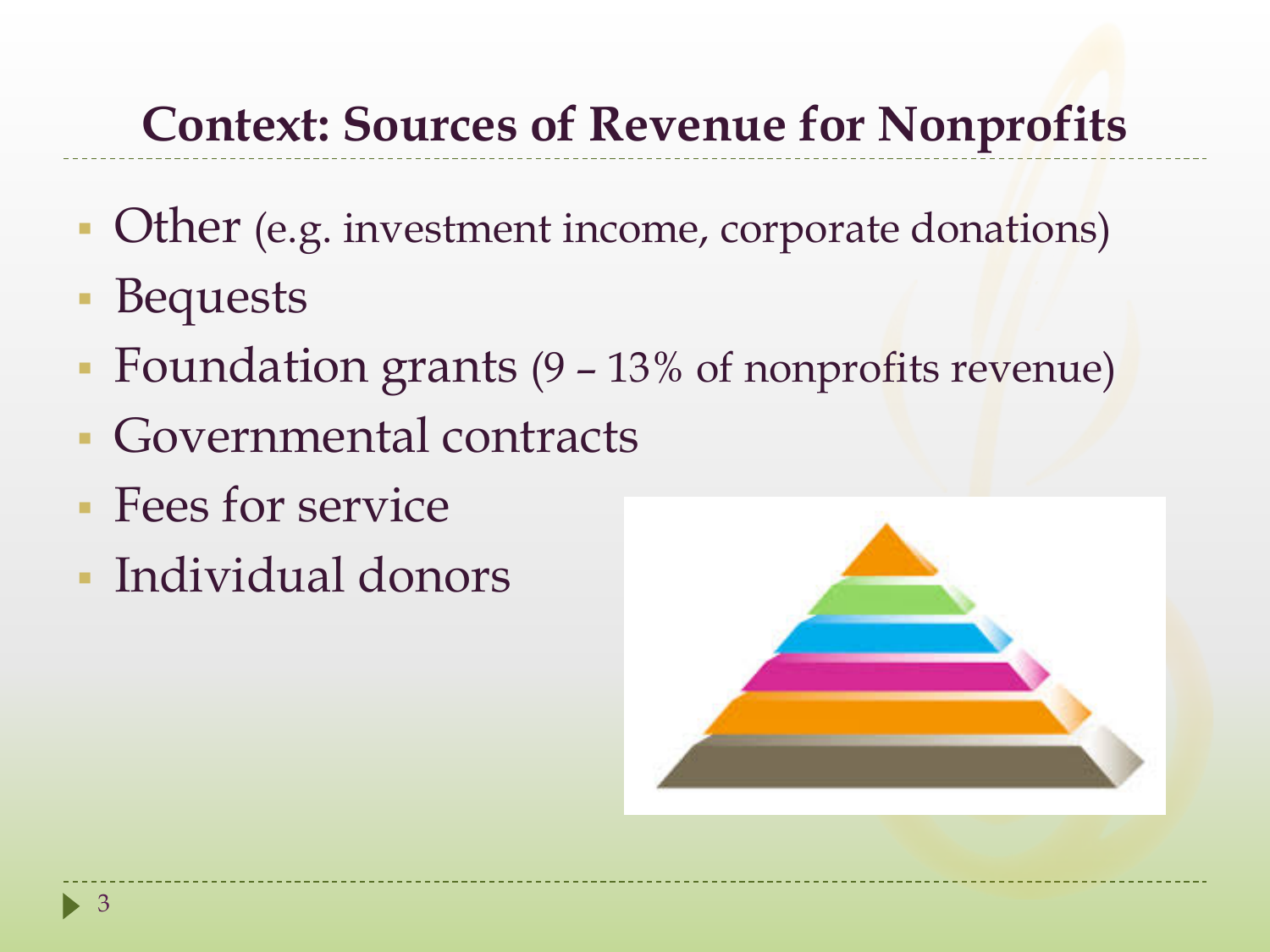#### **Giving and Assets**



Giving  $+11.8\%$ Assets  $+7.4\%$ 

In NM, 181 foundations granted more than \$64.6 million, representing  $11.8\%$  increase in dollars granted from the last study two years ago, and a 7.4% increase in the assets of foundations across the state.

> Source: Philanthropy Southwest 2014 Giving Study https://www.philanthropysouthwest.org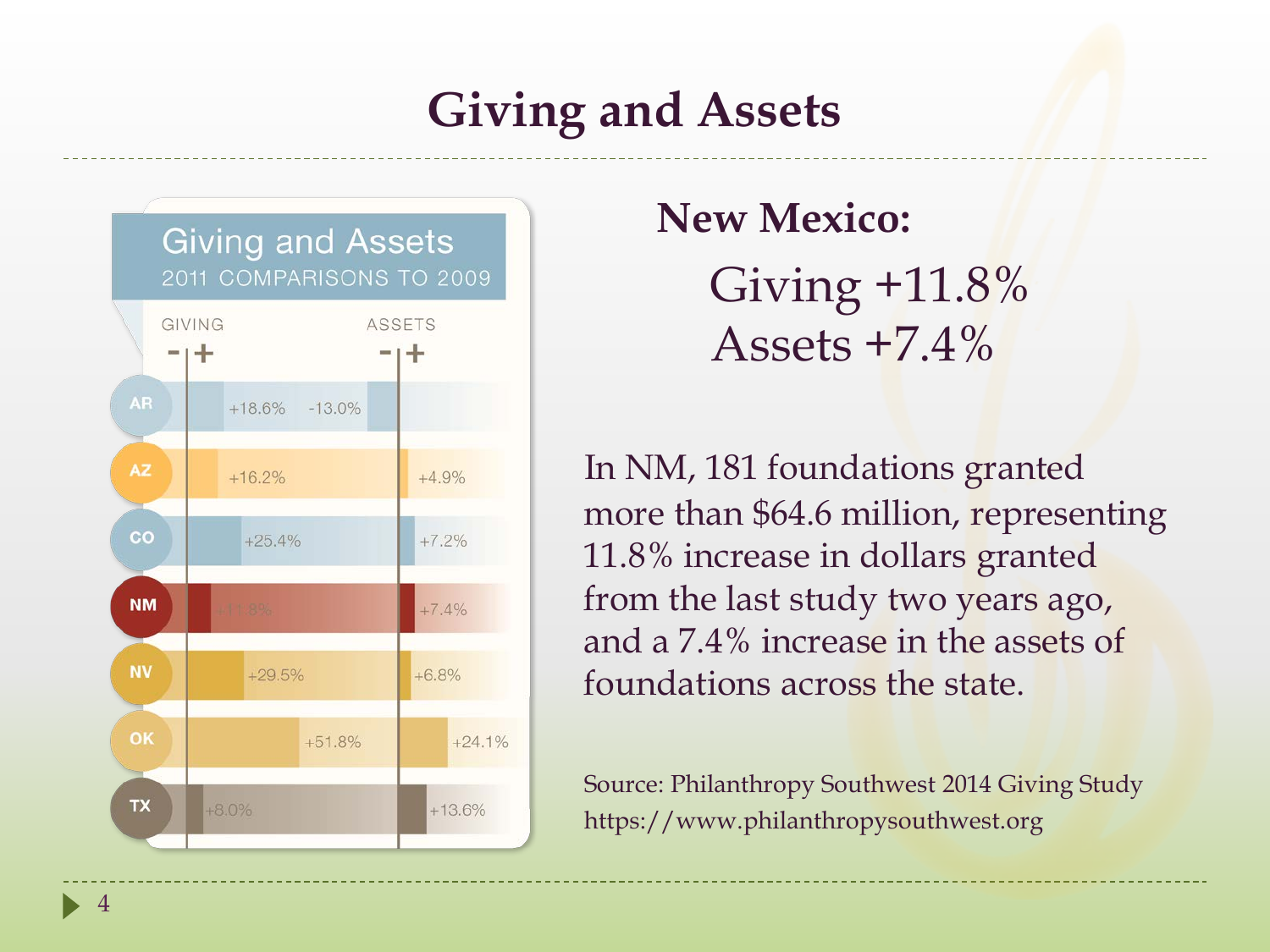# **Proposal Writing**

- ▶ Types of Funding: 1) Foundations; 2) Governmental; and 3) Corporate/Business
- ▶ One-step or Two-step Process
	- Letter of Inquiry (LOI)
	- $\triangleright$  Invite to submit full proposal



▶ Basic Elements of a Proposal

Answer: Who, What, When, Where, Why & How Much

- ▶ Introduction/Organizational Information/Contact info
- Project/Program Description, Goals & Objectives, Activities
- Budget & Evaluation
- Attachments

*Note: Do NOT include a cover letter unless requested.*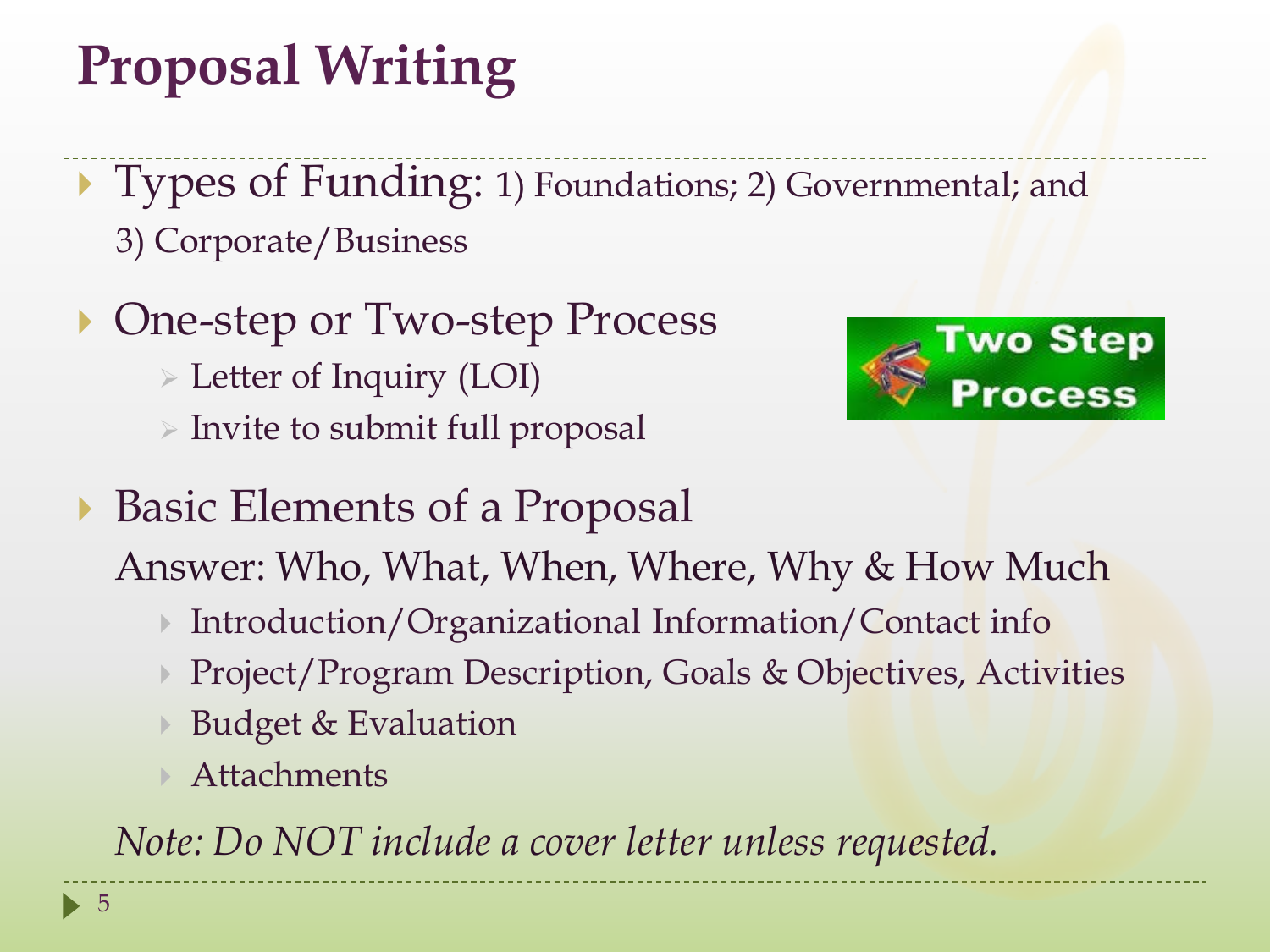#### **Basic Elements of a Proposal**

Source: The Foundation Center,

http://foundationcenter.org/getstarted/tutorials/shortcourse/components.html

| Executive<br>Summary:               | Umbrella statement of your case and summary of<br>the entire proposal                                | 1 page                       |
|-------------------------------------|------------------------------------------------------------------------------------------------------|------------------------------|
| <b>Statement of</b><br>Need:        | Why this project is necessary is necessary                                                           | 2 pages                      |
| Project<br><b>Description:</b>      | Nuts and bolts of how the project will be<br>implemented and evaluated                               | 3 pages                      |
| <b>Budget:</b>                      | Financial description of the project plus notes                                                      | 1 page                       |
| Organization<br><b>Information:</b> | History and governing structure of the nonprofit;<br>its primary activities, audiences, and services | 1 page                       |
| <b>Conclusion:</b>                  | Summary of the proposal's main points                                                                | $\overline{2}$<br>paragraphs |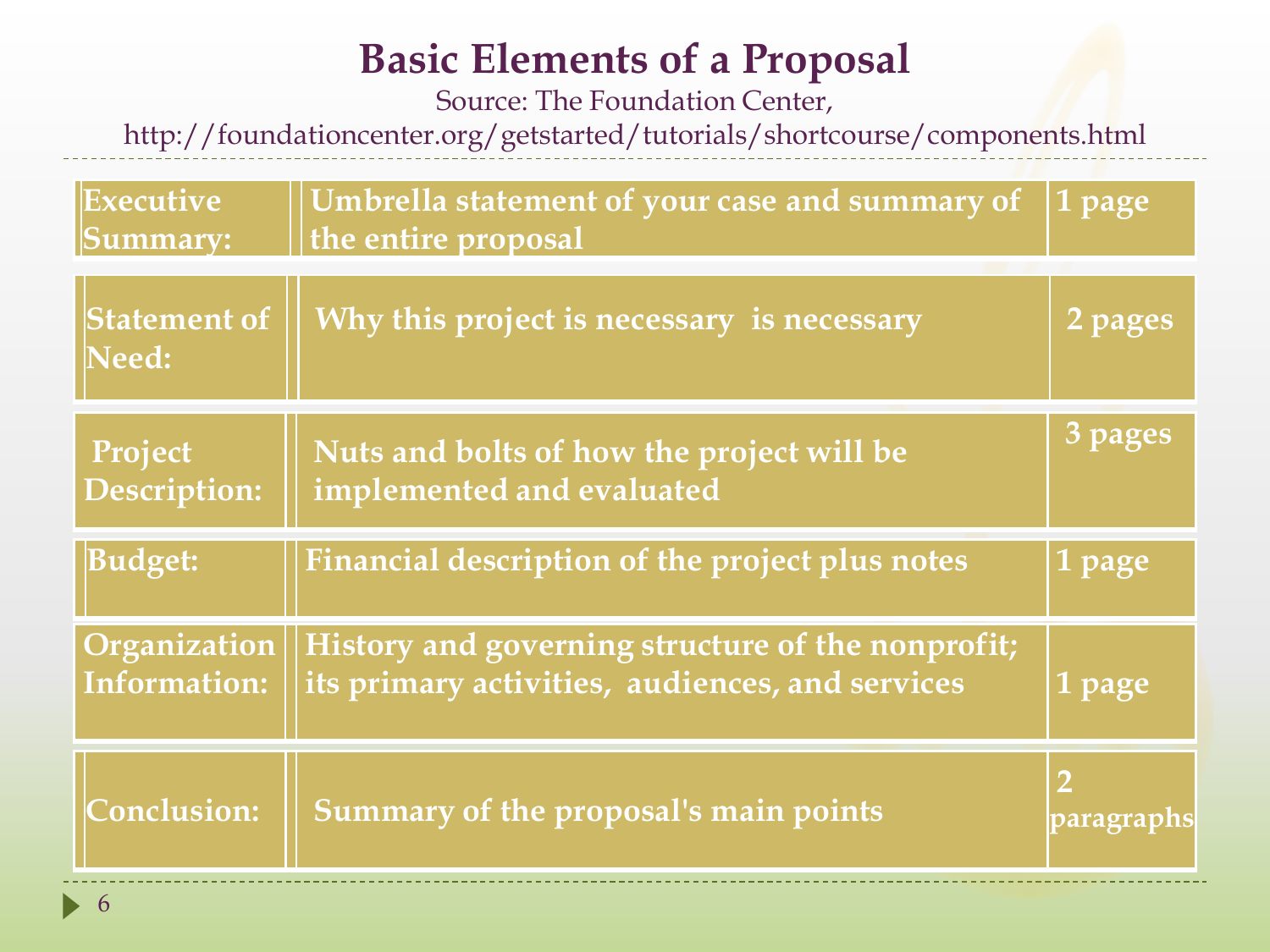- **1. Do your homework**
- **2. Follow instructions**
- **3. Stay within your mission**
- **4. Be specific**
- **5. Statement of Need**
- **6. Avoid circular reasoning**
- **7. Use data appropriately**
- **8. Budgets**
- **9. Avoid "***proposalese*"
- **10. Maintain integrity**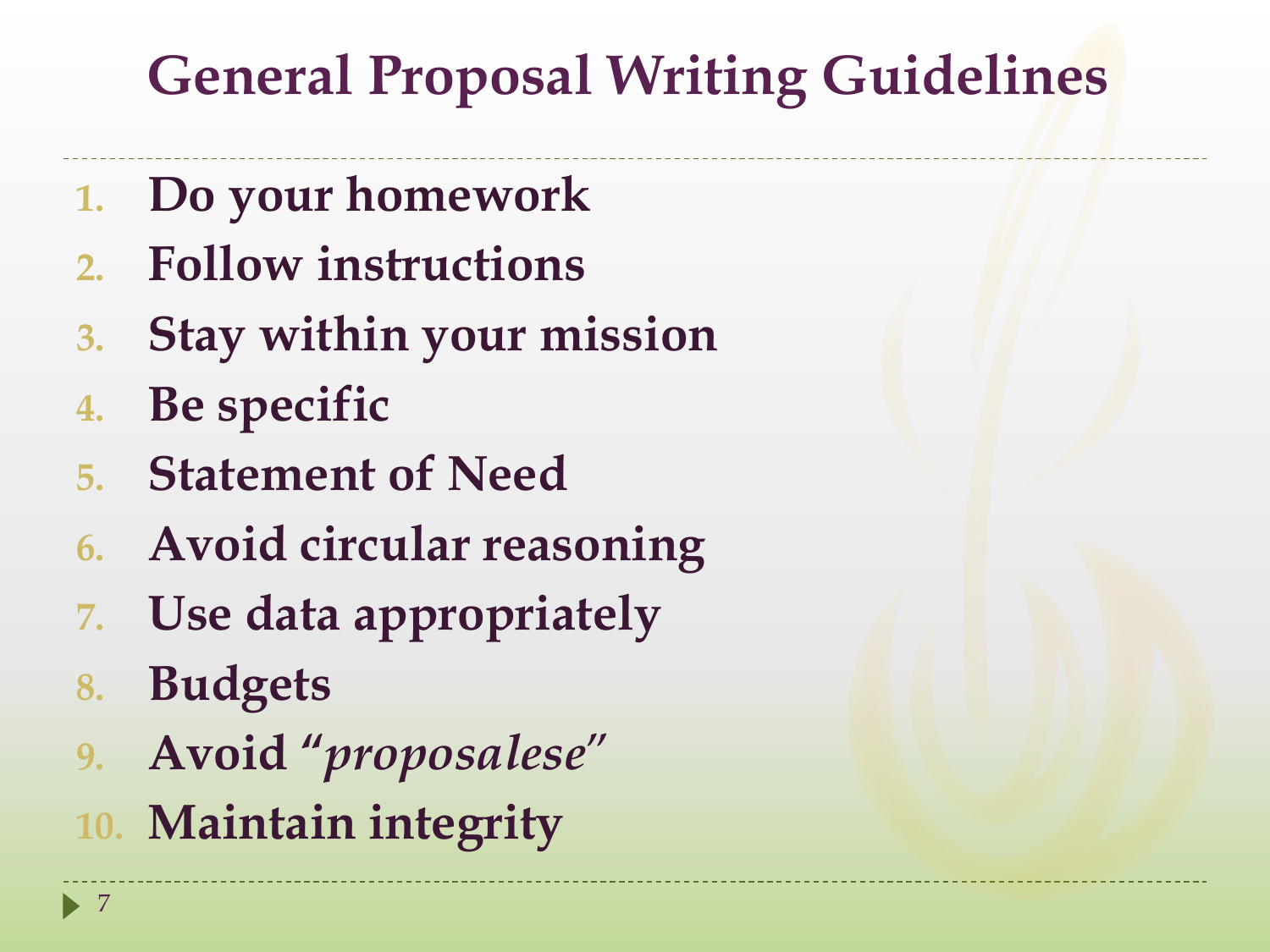#### **1. Do your homework:**

Make sure that your proposal fits the guidelines (e.g., grant amount, geographic area of service, funding priority, etc.)

Research funder (e.g. review website for current & former grantees; review 990s, etc.)

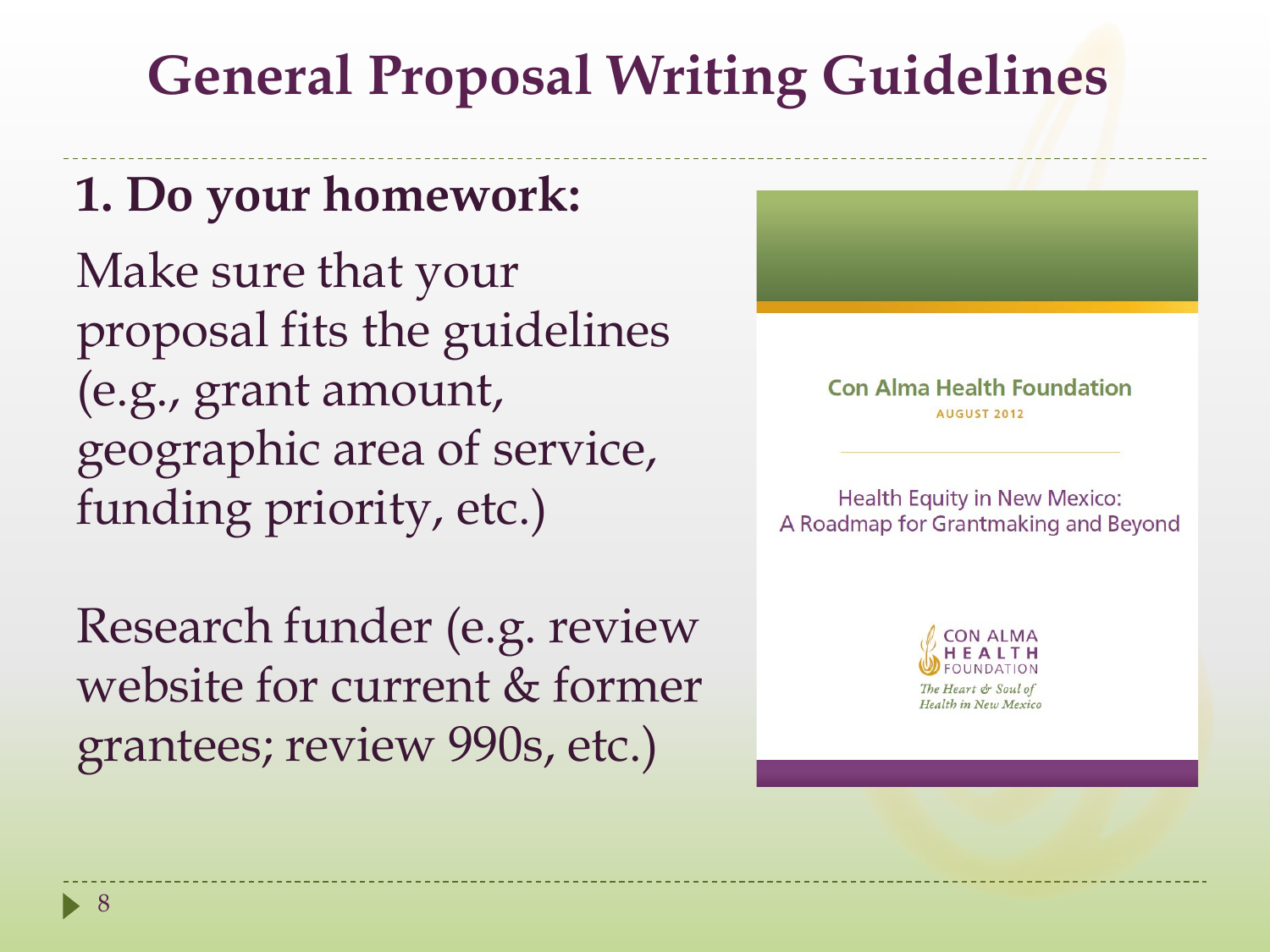#### **2. Follow instructions:**

- -review & respond to all questions -pay attention to special requests, font size, margins, number of copies
- -include all attachments as instructed

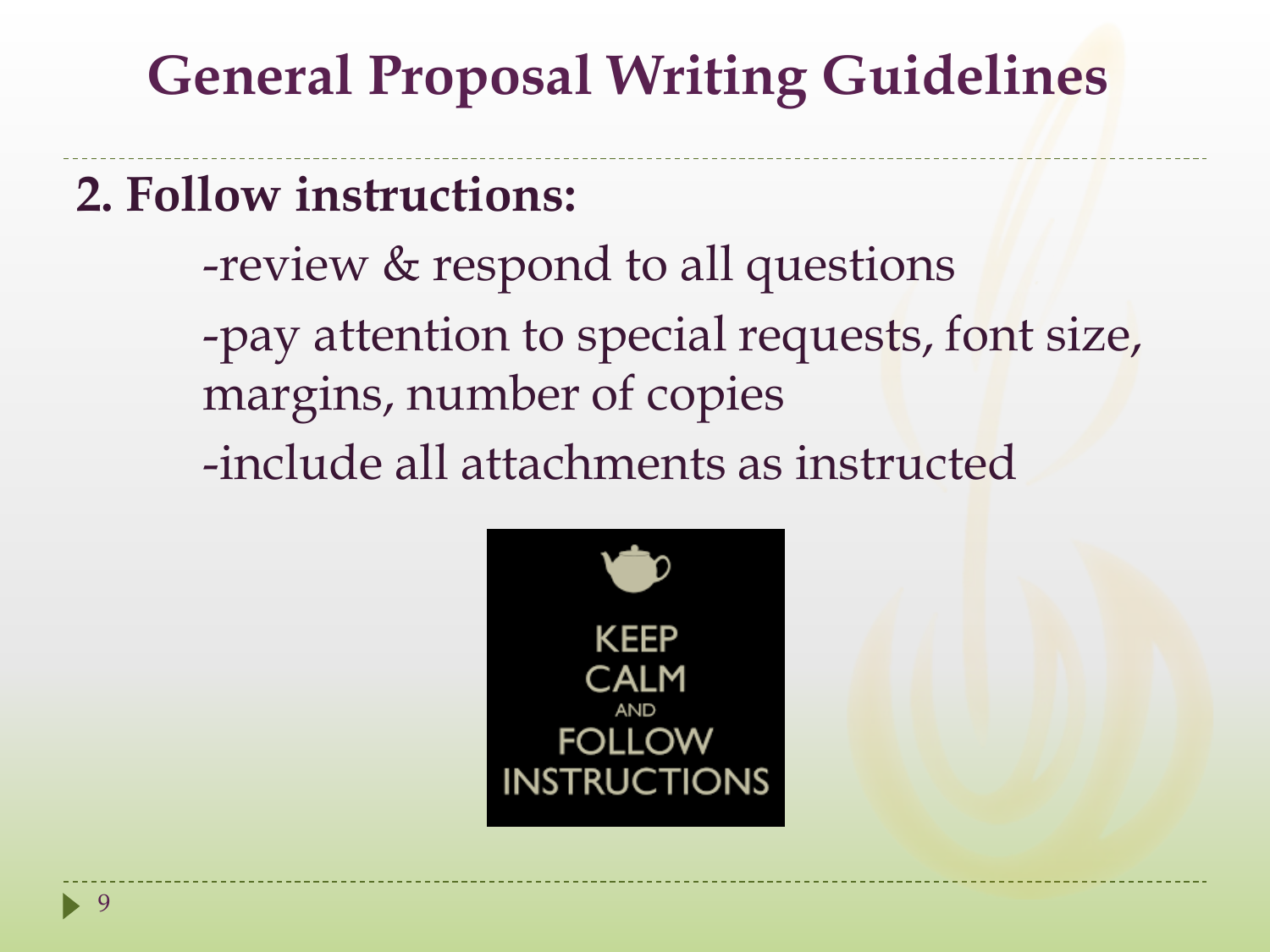

#### **3. Stay within your mission**:

Avoid mission drift. Be clear on how the funding will be used to fulfill project objectives and how the request fits with the funder's mission.

Funders are interested in the needs of your target population and in fulfilling your (and their) respective missions, but… *there has to be a good fit.* 

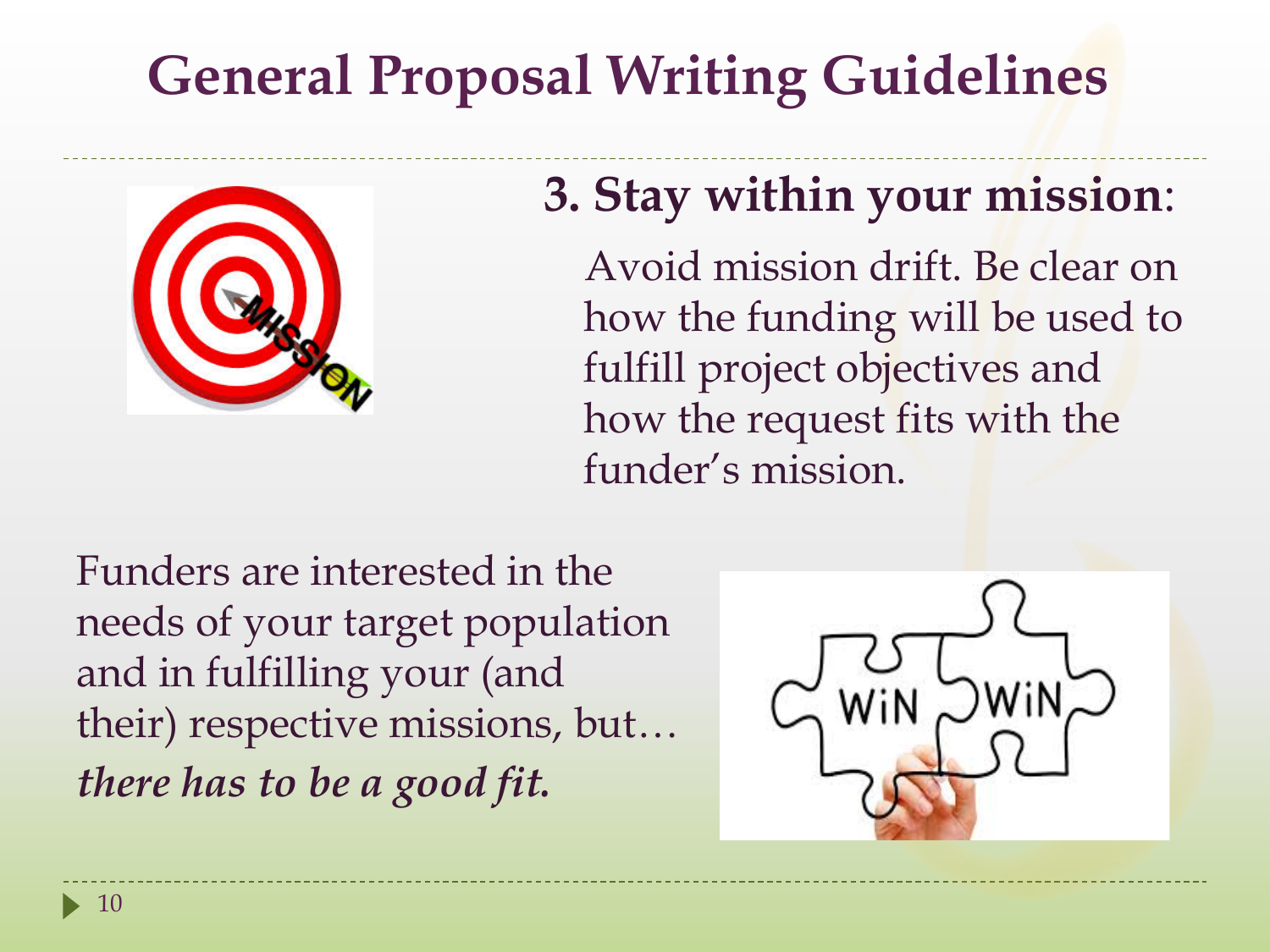#### **4. Be specific**: Provide specific info re: target pop, partners, etc. that your program will address.

Specific

 $\mathsf S$ 

M

 $\overline{\mathsf{R}}$ 

(Clear, Concise, tangible)

#### **Measurable or Motivational**

- (Dollars, volume, time, experiences)
- Actionable or Attainable
- (You can do something to actually make this happen)
- **Reachable or Realistic**
- (Partial is fine!)
	- Timely
- (Deadlines are announced and committed too)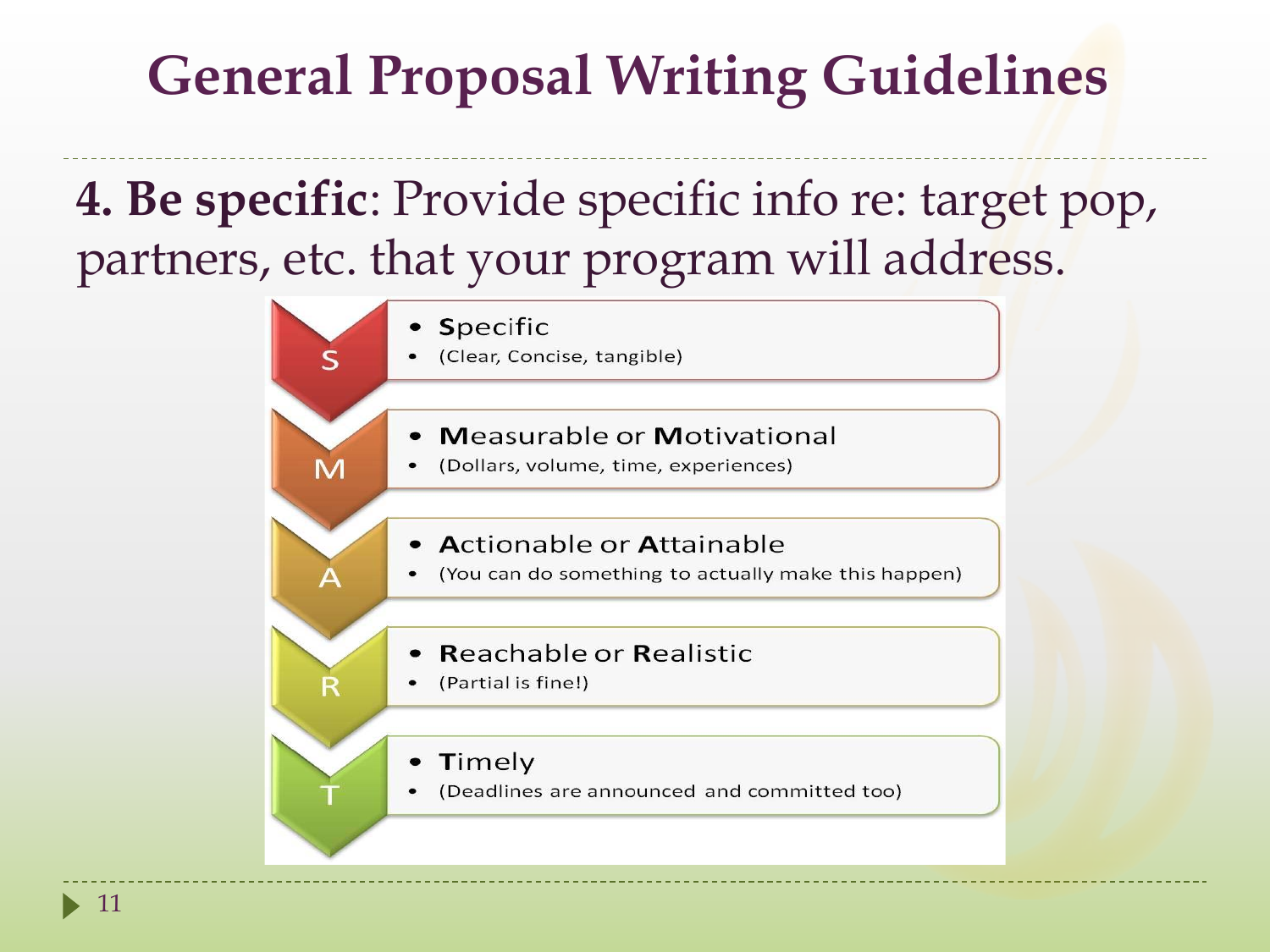**5. Statement of Need**: Don't assume that the funder understands your need/problem.

Nonprofits are passionate about their mission and sometimes assume that everyone understands (and agrees) why a project is worthy of funding.

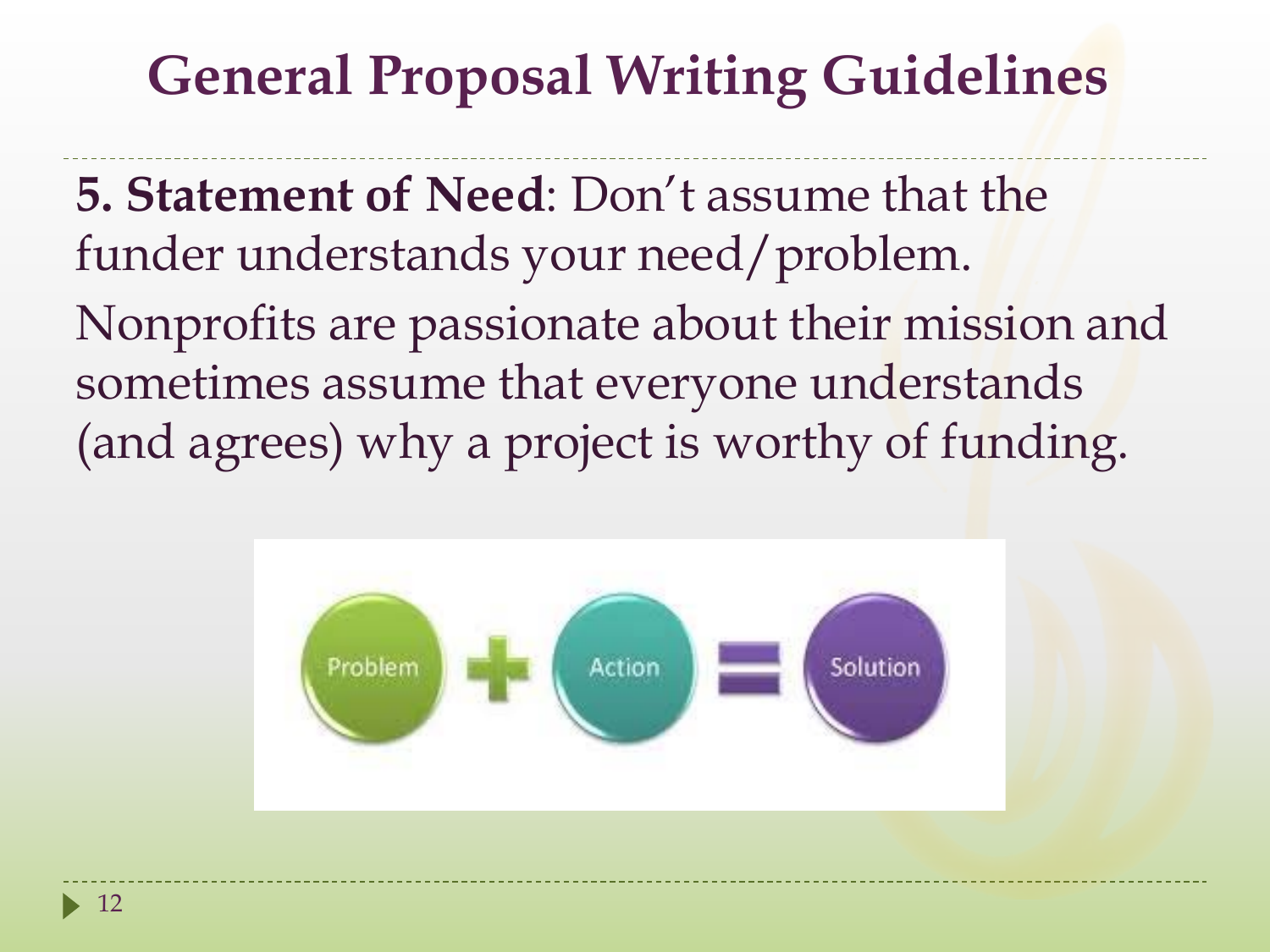**DANGER 6. Avoid circular reasoning**: **CIRCULAR** This is when your solution is the **ARGUMENT PROGRESS** same as the problem, e.g., "The problem is that there is no health clinic; therefore, establishing a health clinic will solve the problem."

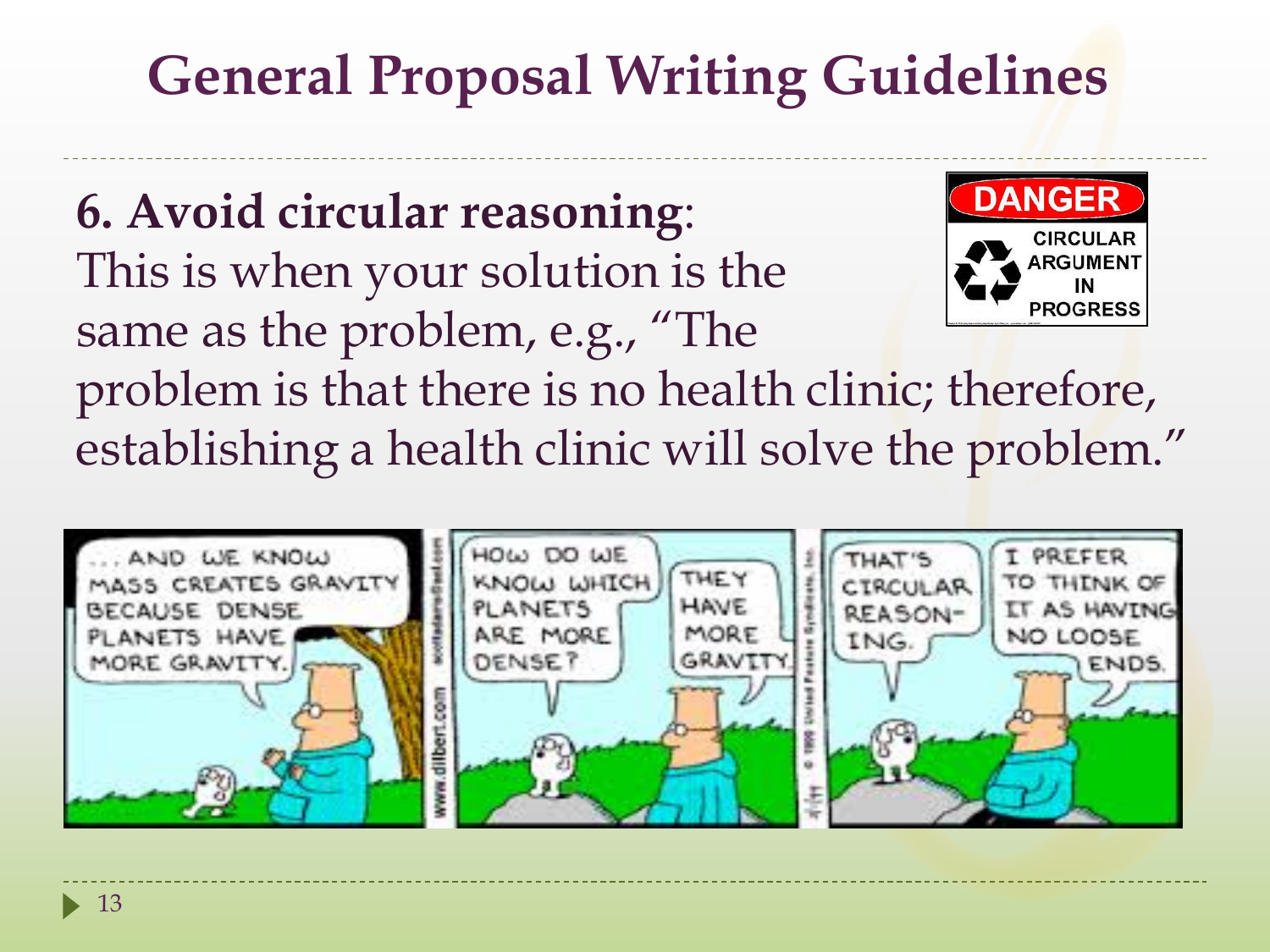**7. Using data**: Don't use national data to describe a local need/problem. National data is helpful to include as part of the framework, but you need to support local needs with local data.



| <b>REVENUE</b><br>WAY TOO PROPOSED - WAY (BETTROOK FEAR)                                                                              |           |                              |                 |                  |              |                       |  |  |  |
|---------------------------------------------------------------------------------------------------------------------------------------|-----------|------------------------------|-----------------|------------------|--------------|-----------------------|--|--|--|
| <b>WITZIELNOWS</b><br>and the first product of the control and control of the control of the control of the control of the control of |           |                              |                 |                  |              |                       |  |  |  |
| $\sim$<br>۰                                                                                                                           | 1000<br>œ | 37.00<br>---                 | 3M              | 3.1.99<br>- 77 - |              | 114                   |  |  |  |
| <b>Editor</b>                                                                                                                         |           | FY 2011<br><b>CONTRACTOR</b> | TV 2012         | FY 2012          | F5 2012      | FY 2912               |  |  |  |
| <b>Turniful Law Gold Agents</b>                                                                                                       |           | transport                    | 100000          | model car        | DOM HE       | <b>Andrew's latin</b> |  |  |  |
| <b>International</b>                                                                                                                  |           | <b>CONTRACT</b><br>4900-00   | 5500.00         | SIRKA-18         |              | o.<br>1.95            |  |  |  |
| Republican                                                                                                                            |           | MANAGE                       | <b>ALCOHOL</b>  | State Color      | DOGS INC     |                       |  |  |  |
| <b>Island Indone</b>                                                                                                                  |           |                              |                 |                  | $1 - 1$      | 5<br>6.89<br>с.       |  |  |  |
| Monitorano                                                                                                                            |           |                              |                 |                  | <b>ARK</b>   | 6.95                  |  |  |  |
| <b>CISAS</b>                                                                                                                          |           | 1209,000.00                  | <b>LINUXION</b> | \$50,000.00      | $\mathbf{u}$ | <b>TERCORA</b>        |  |  |  |

**8. Budgets**: Check your math. Match budget with program request. Ask for what you need (within funder's guidelines) and

substantiate it with sound figures. Don't ask for 100% of the project funding, unless justified (project/request ratio).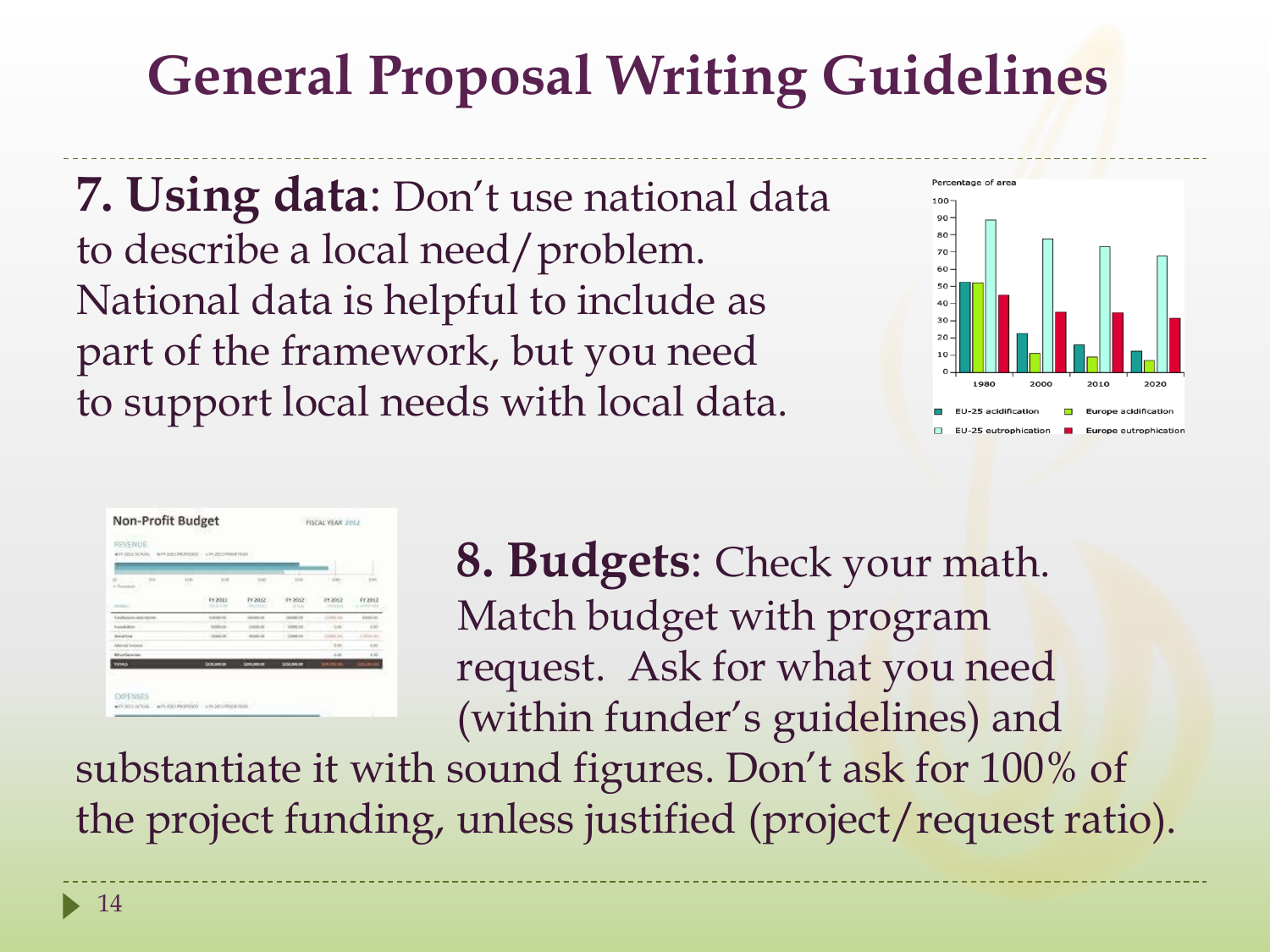**9. Avoid** *proposalese*: -Write clearly & concisely, make every word count -Avoid jargon -Define important terms & concepts



**10. Integrity:** Maintain a high level of integrity. -Don't pad your budget -Don't promise what you can't deliver -Follow through if funded and keep funder informed of any changes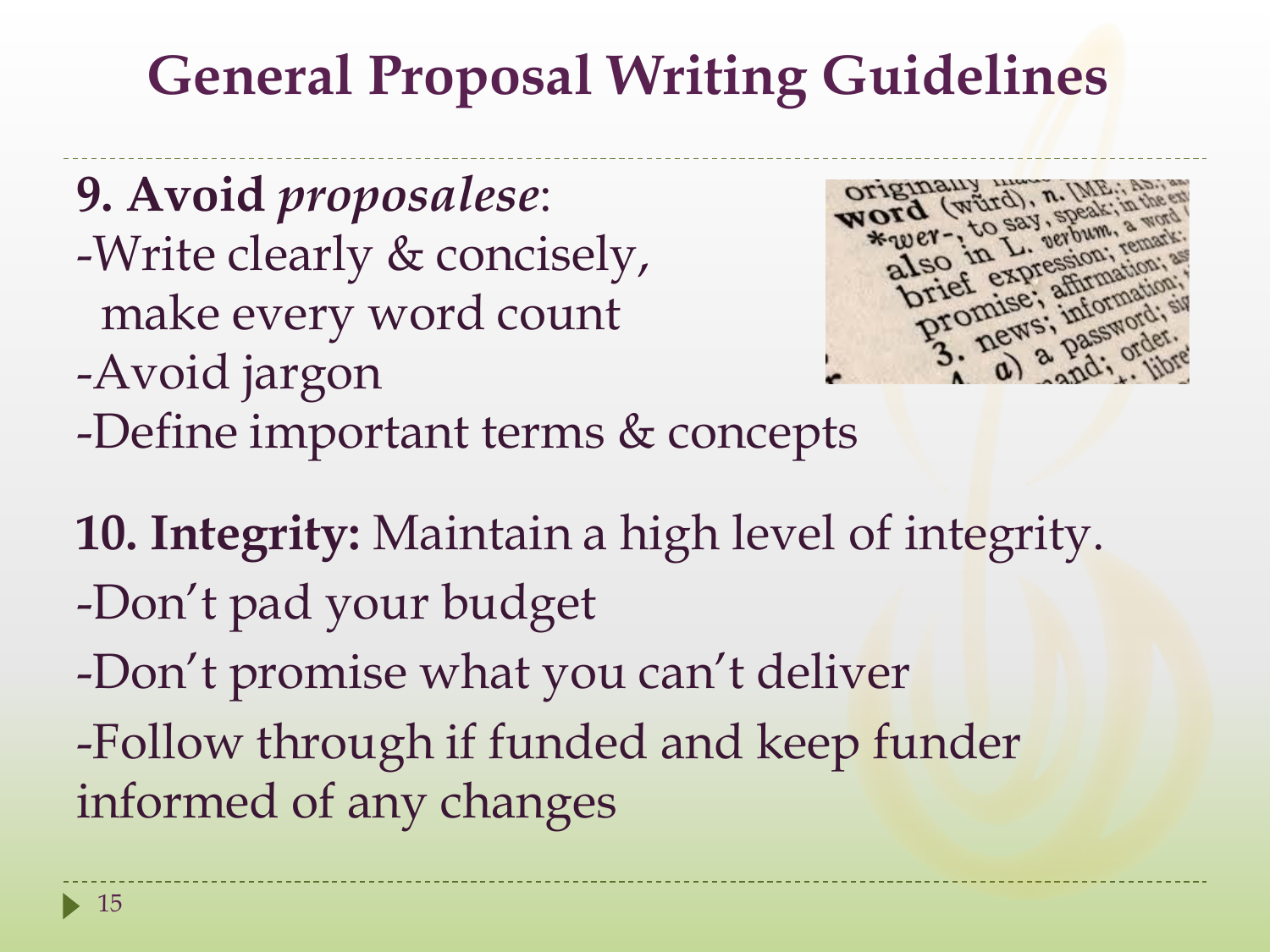## Levels of Change

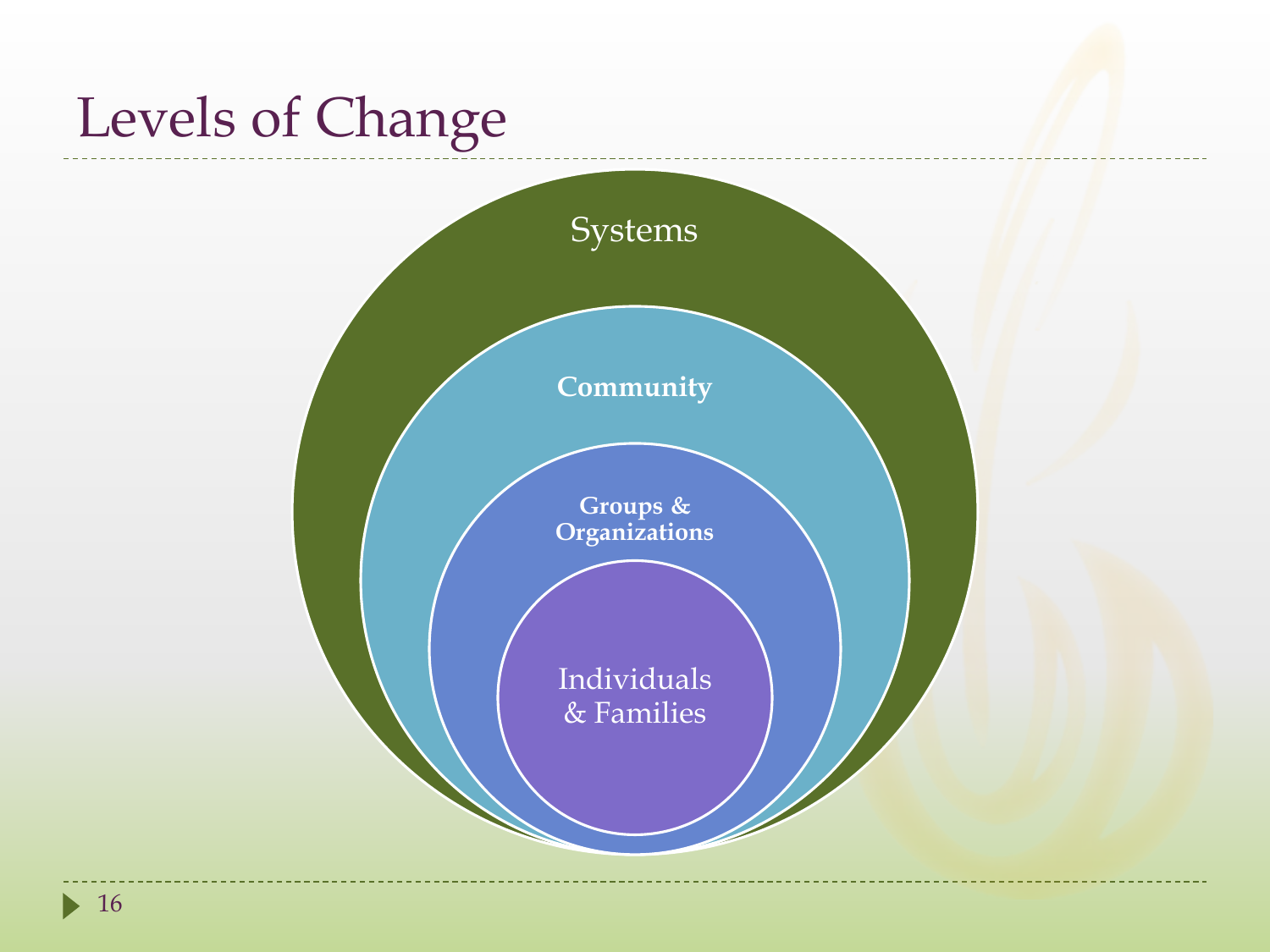## **Definitions (levels of change):**

- Direct services focus on individuals, families or small groups
- Systems change moves beyond individuals, individual organizations, single problems and single solutions
- It involves thinking about systems (e.g. health care system, economic system, educational system, environmental system) in order to impact a larger group, community or society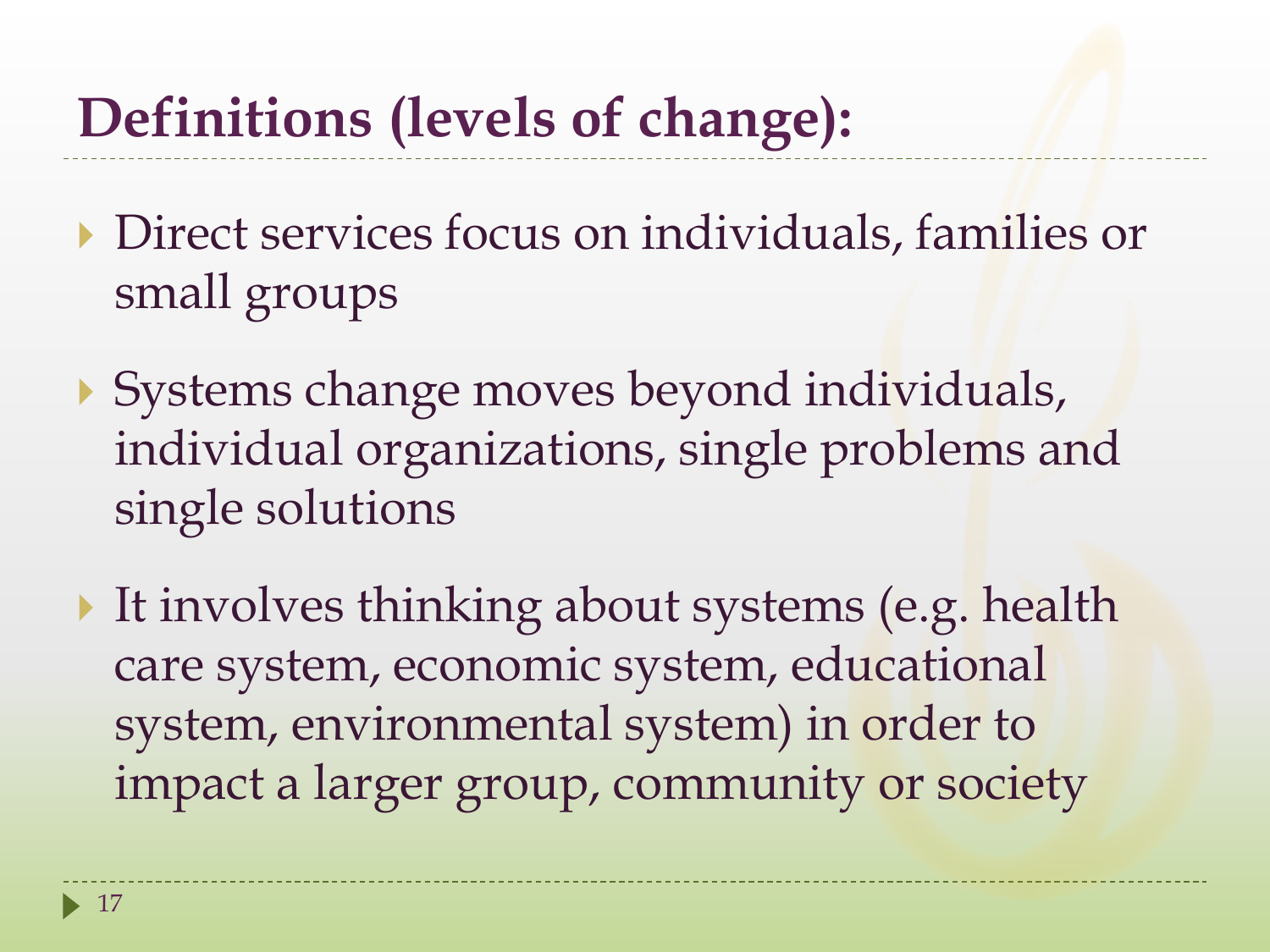#### **Sample Grant Review Process**

Application/proposal submitted

Initial review (Meet guidelines? Address priorities? Compelling? Greatest impact?)

Site visit and committee review

Funding recommendations

Board approval/action (award & decline letters)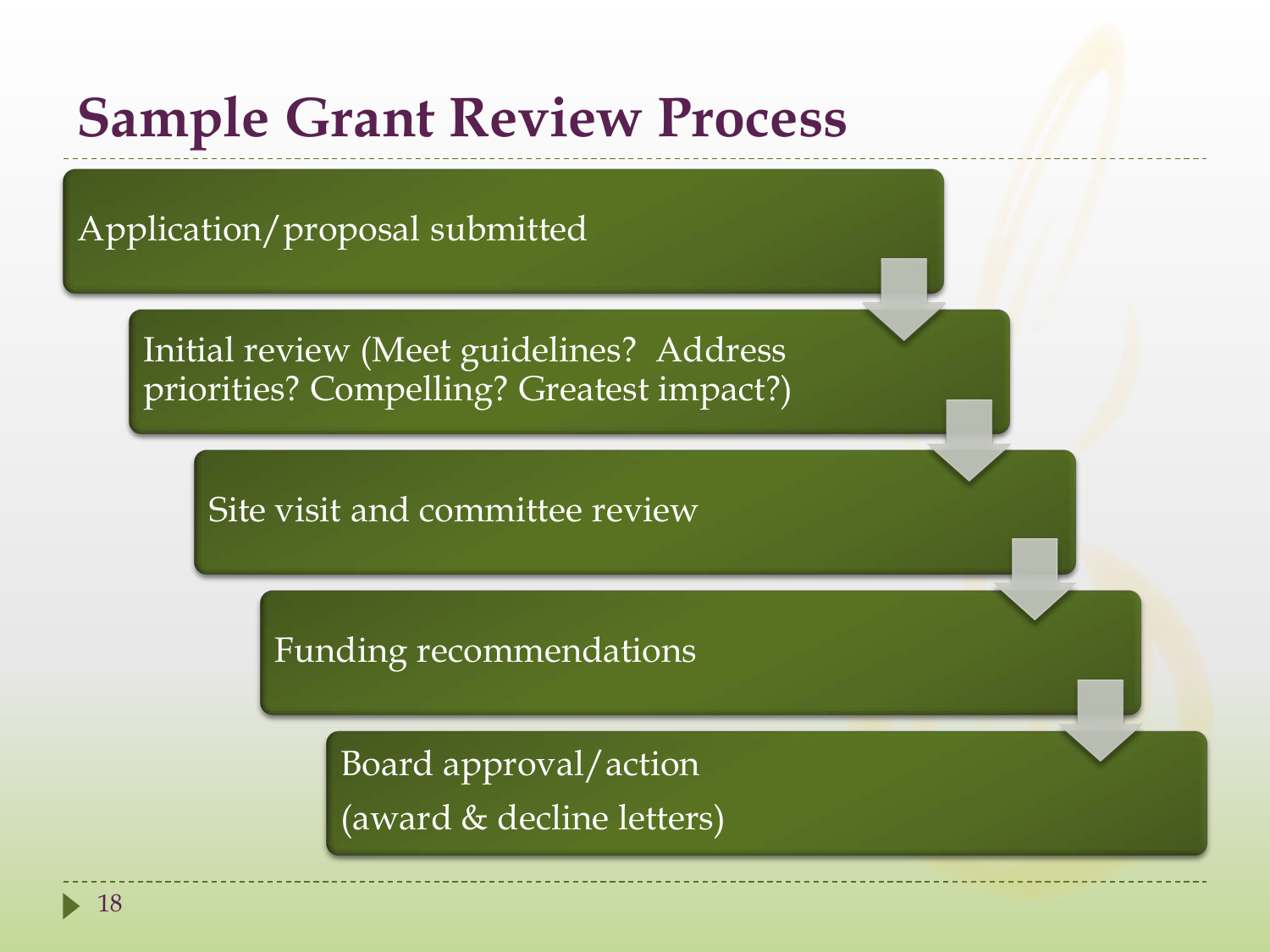#### **Sample 2015 Grant Cycle Timeline**



 $\blacktriangleright$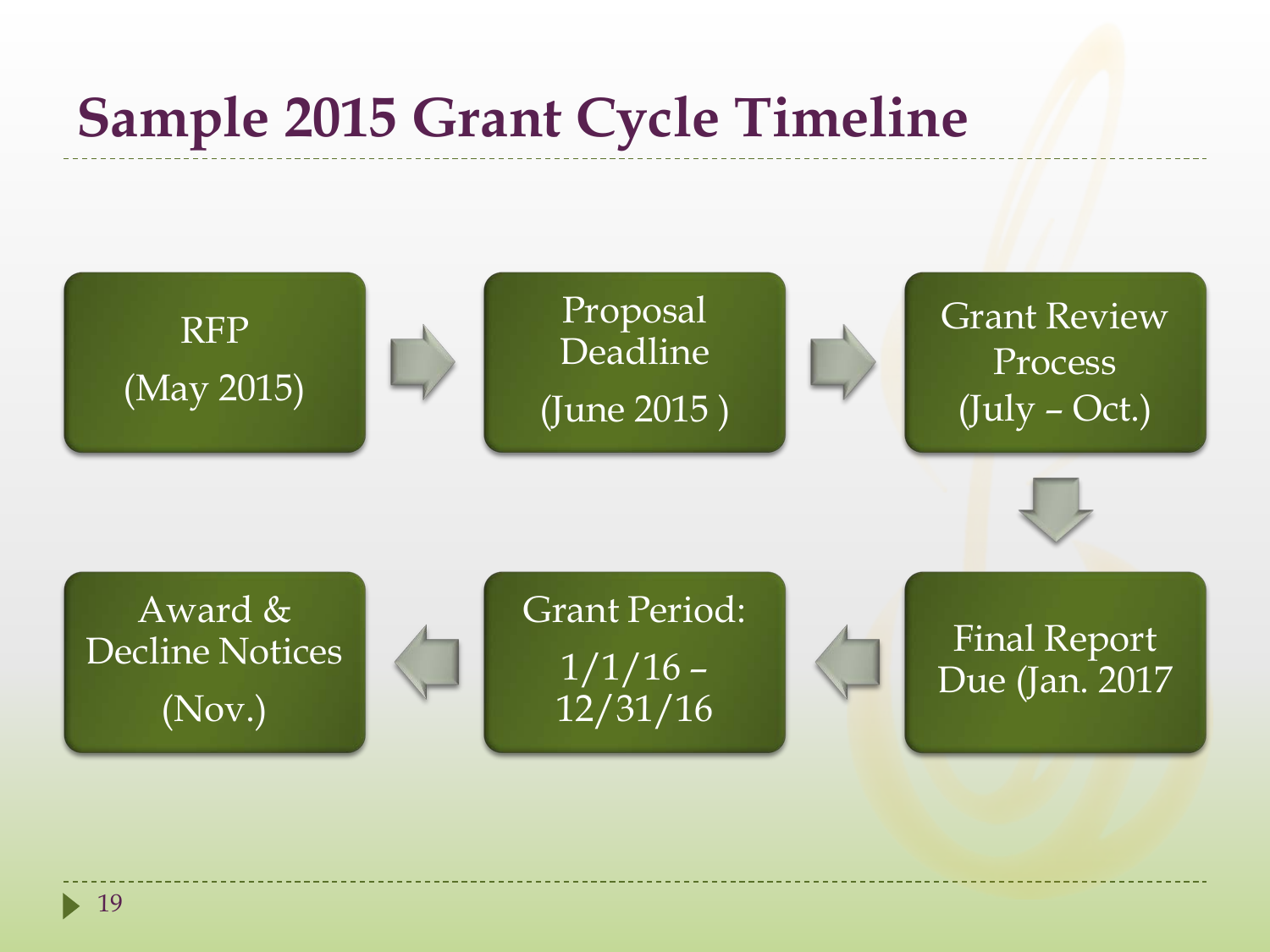## **Research Funding Restrictions:**

#### EXAMPLE: CAHF grants will *not* Fund

- **Direct Services**
- **Lobbying**
- Scholarships/Fellowships
- Fundraising Campaigns
- Event Sponsorships
- ▶ Clinical Research
- Capital Expenses, including
	- Construction, renovation
	- ▶ Property
	- Equipment costing more than \$5,000 per item

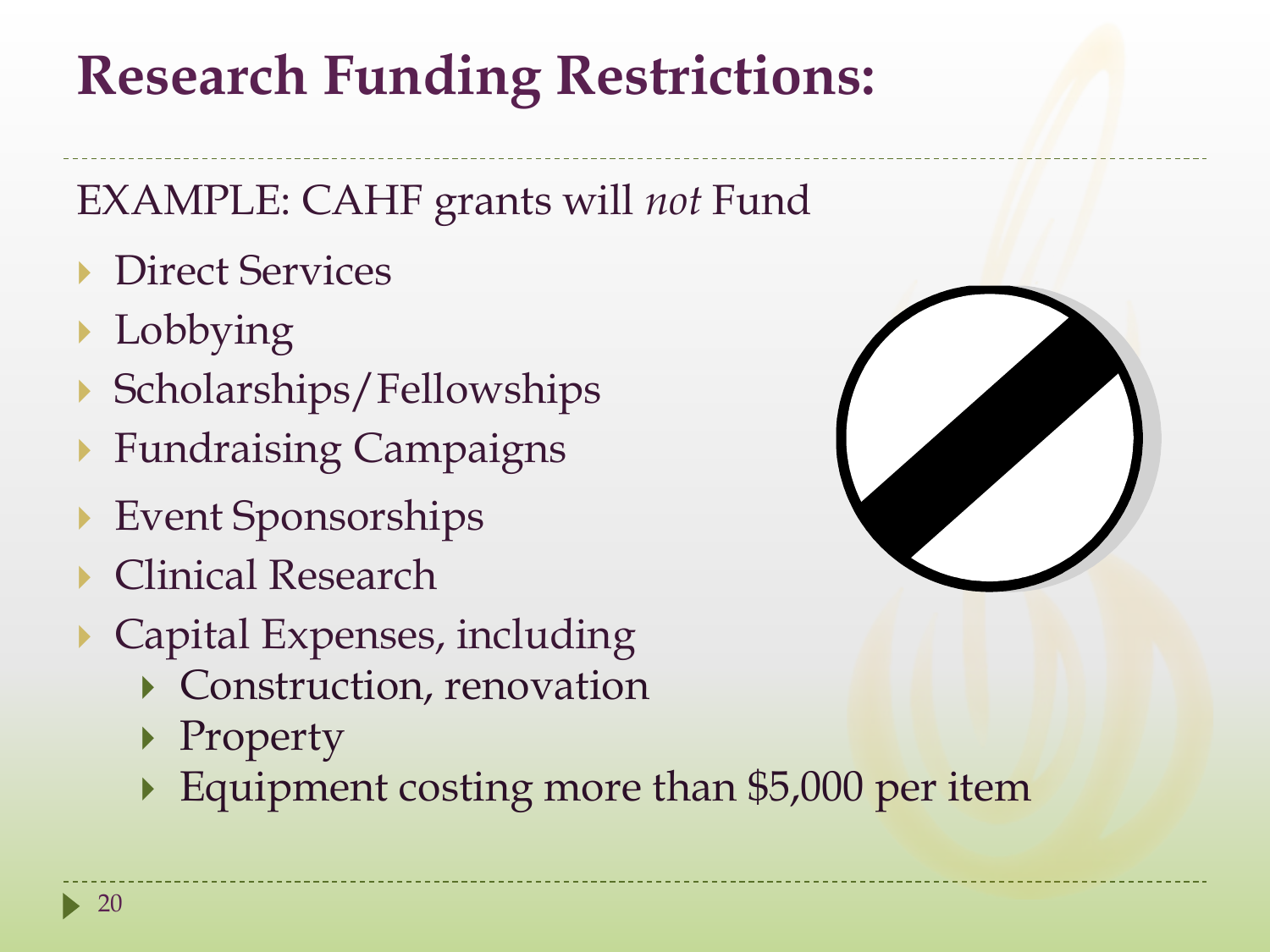

# **The Right Ingredients**

Recipe for success: Mix 2 cups of good fit with equal amount of good ideas, add in 1 cup each of organizational capacity and positive approach. Mix well and season to taste. Bake at 350 degrees for 45 min. Serve with integrity.

- A good fit (between your funding needs and funder's priorities; and a good fit with type of funding you are seeking e.g., governmental, foundation, corporate, etc.)
- **Organizational capacity (governance, leadership,** operations, etc.)
- A positive approach
- A good idea

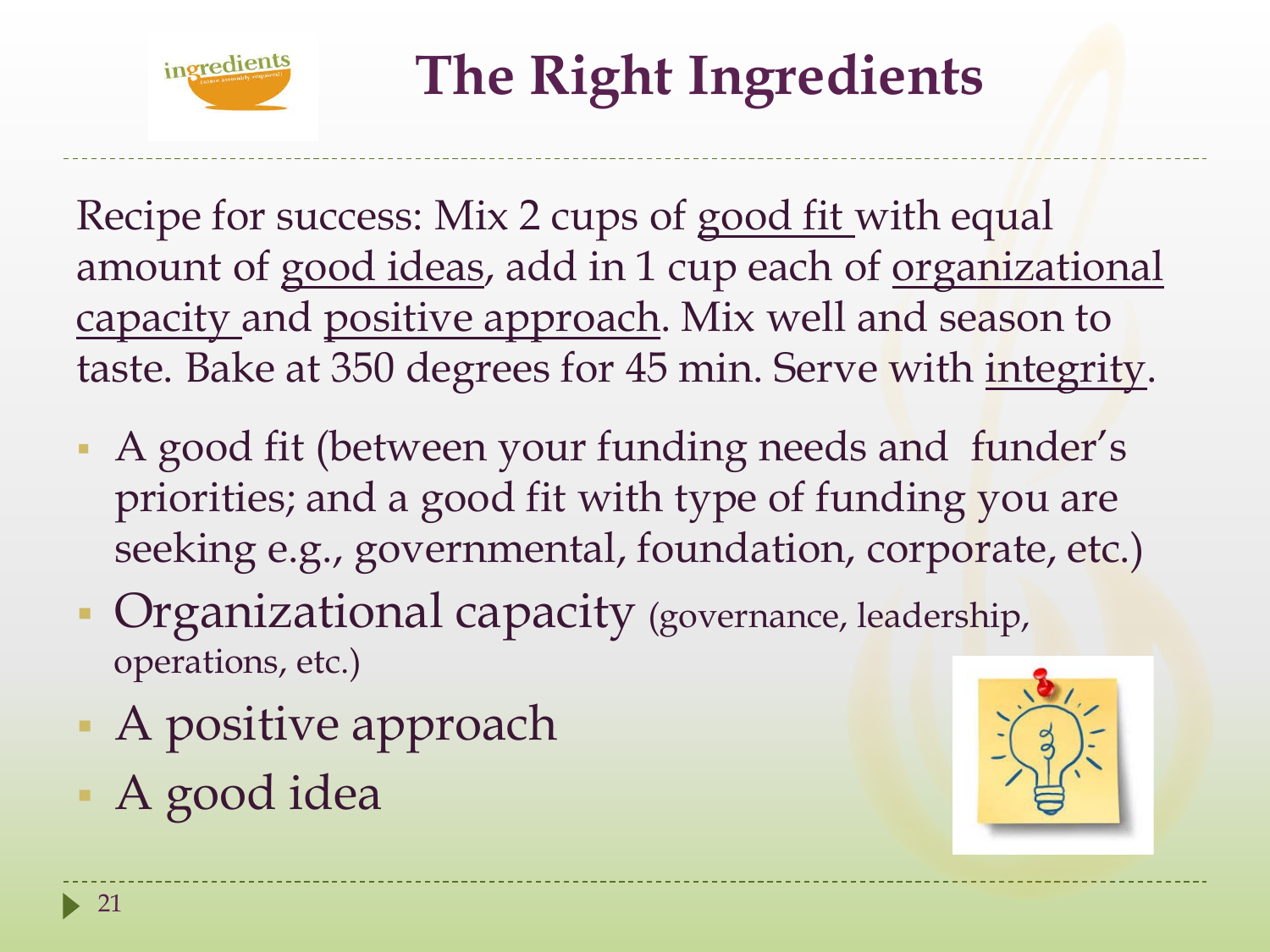## **Glossary**

- **Grant**: An award (generally funding) awarded by a funder/foundation to a nonprofit applicant.
- **Proposal**: An application for funding.
- Fiscal Sponsor: A nonprofit, tax-exempt 501c3 that a nontax exempt organization uses to receive foundation grants.
- **Donor Advised Funds:** A philanthropic vehicle at a public charity (e.g. community foundation), which allows donors to make a charitable contribution.
- **Indirect Cost:** Those costs for activities/services that benefit more than one project and/or are unable to be traced directly to a project (e.g., utilities, audit).

For a full Glossary of Terms, visit the Foundation Center: [https://fconline.foundationcenter.org](https://fconline.foundationcenter.org/)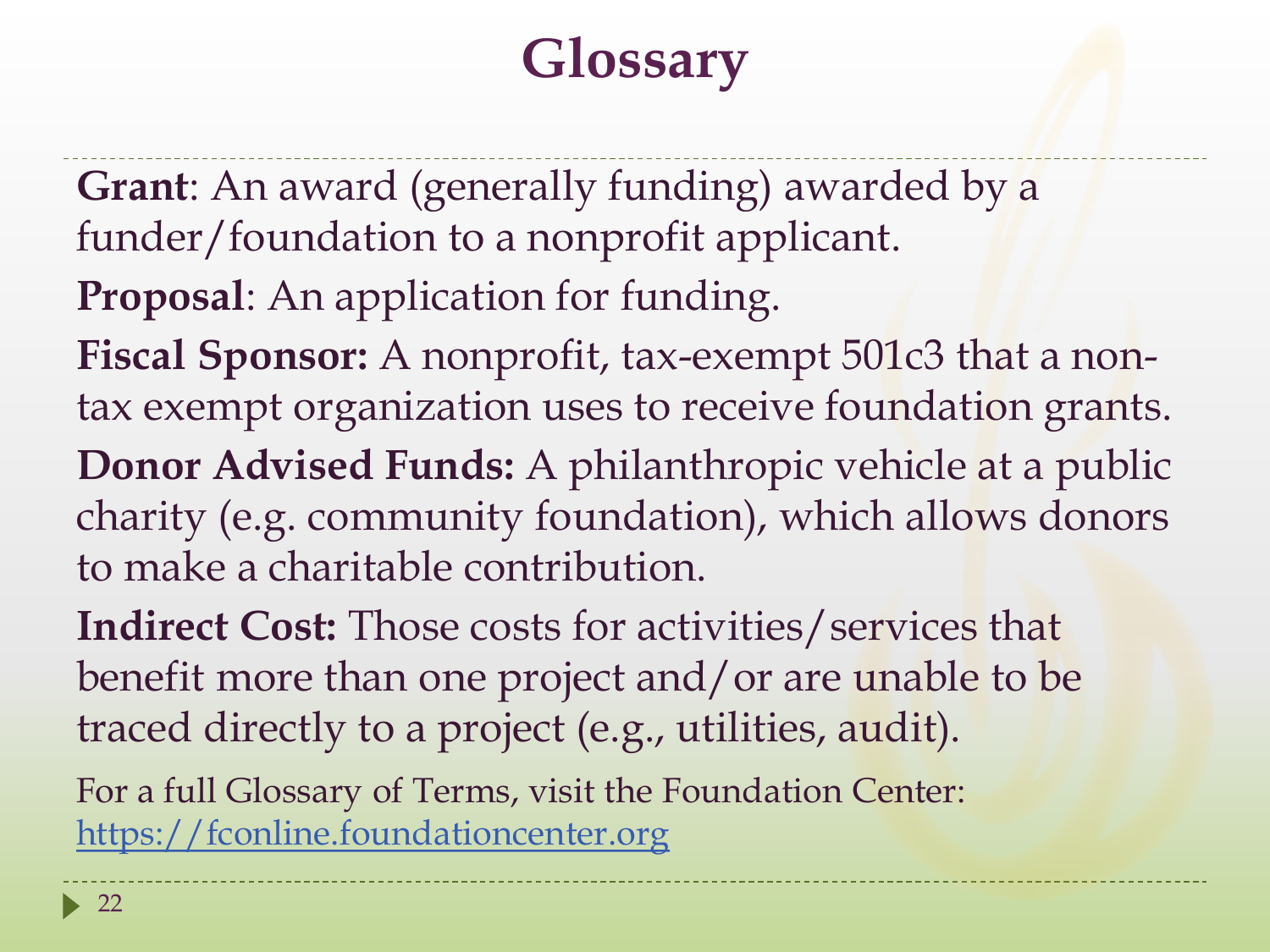



#### [www.conalma.org](http://www.conalma.org/) – Con Alma Health Foundation

[www.centerfornonprofitexcellence.org](http://www.centerfornonprofitexcellence.org/) – Center for Nonprofit Excellence, NM Grantmakers Directory, resources/instructions for grant researches, etc.

[www.nmag.org](http://www.nmag.org/) – Visit the New Mexico Association of Grantmakers (NMAG) website for information on philanthropy in NM, and NM Grantmakers Directory

[http://foundationcenter.org](http://foundationcenter.org/) - Foundation Center maintains comprehensive database grantmakers and their grants; proposal writing info, glossary, etc.